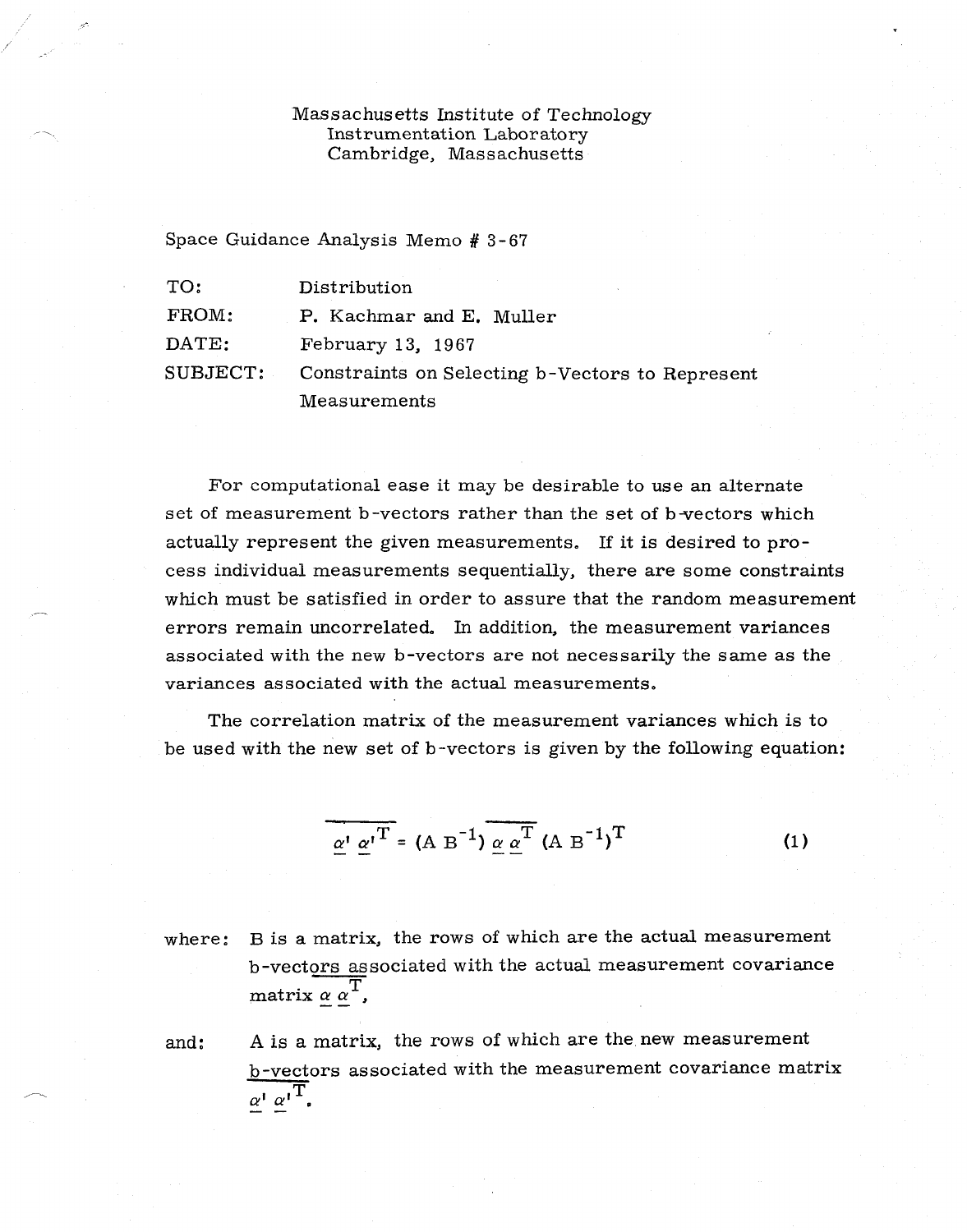For sequential processing of the measurement data, it is re quentiana. quired that  $\alpha \, \alpha^T$  be a diagonal matrix<sup>\*</sup>. It is then necessary that  $\alpha'$   $\alpha'$ <sup>T</sup> also be a diagonal matrix to allow the sequential processing of the measurement data as represented by the new set of b -vectors.

Specializing Eq. 1 to the case of 2 dimensions, and using measurements with orthogonal b-vectors (e.g. optics measurements), and also assuming that the new b-vectors are chosen to be orthogonal to each other, the cross-correlation terms in the matrix  $\alpha^{\dagger} \alpha^{\dagger} \overline{T}$  are zero, only if one of the following statements is true.

- 1. The new b-vectors are in the same direction as the original b -vectors.
- 2. The new set of b-vectors are orthogonal to the original b-vectors

3. 
$$
\frac{\alpha_1^2}{\alpha_2^2} = \frac{|b_1|^2}{|b_2|^2}
$$

 $\alpha_1^2$  is the variance corresponding to one measurement,  $|\bar{b}_1|$  is the magnitude of the first measurement b-vector

 $\alpha_2^{\;\;\;\;\lambda}\,$  ,  $|\textbf{b}_2^{\;\;\;\;\lambda}|$  are similar quantities pertaining to the other measurement.

Assuming that one of the above statements is true, then  $\alpha^i$   $\alpha^i$ <sup>T</sup> has the following form,

$$
\overline{\underline{\alpha}^1 \underline{\alpha}^1}^T = \begin{bmatrix} {\alpha_1^1}^2 & 0 \\ 0 & {\alpha_1^1}^2 \\ 0 & {\alpha_2^1}^2 \end{bmatrix}
$$

\* In order to sequentially process measurements whose random errors are correlated a new coordinate frame must be used in which the measurement correlation matrix is diagonalized.

and